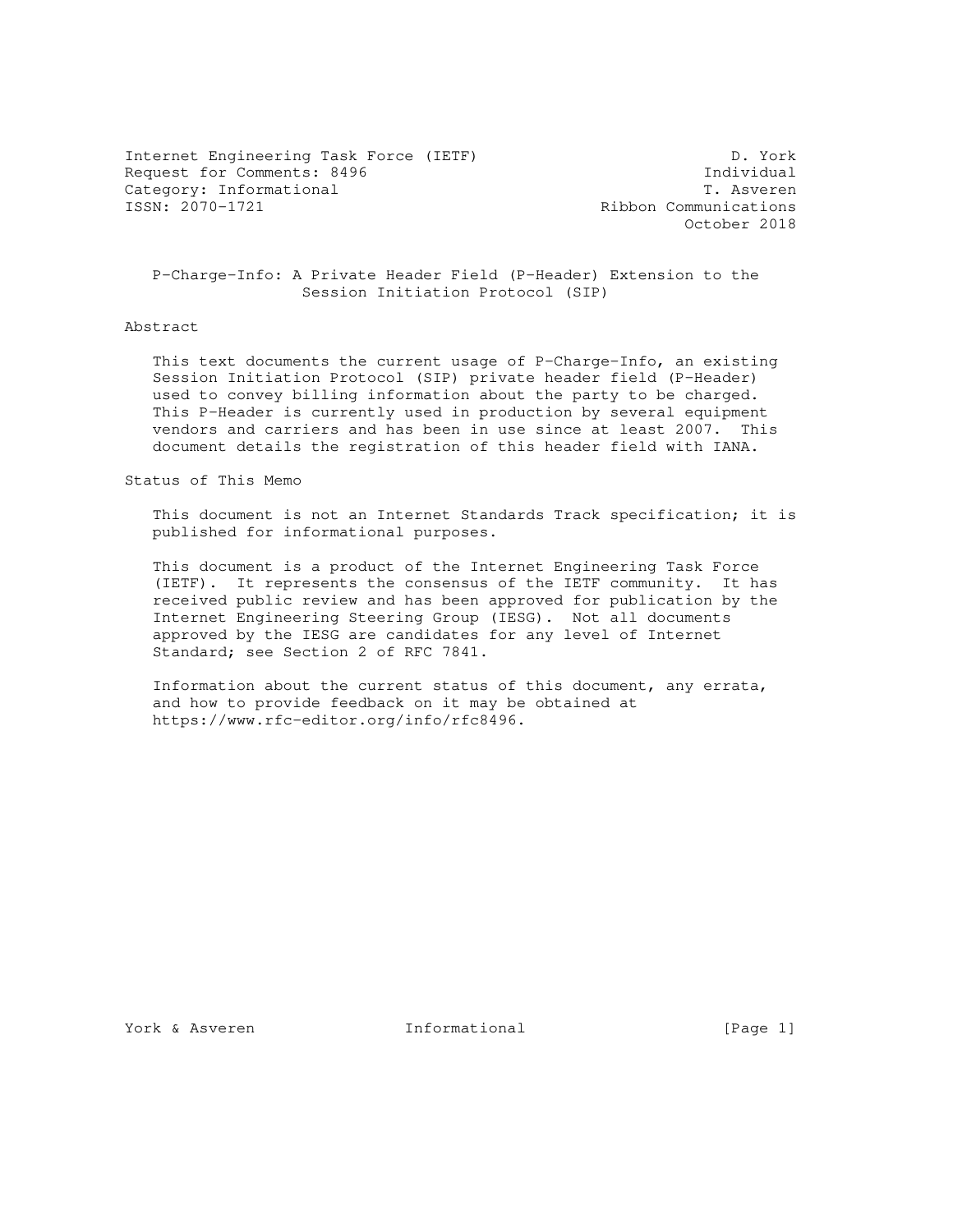## Copyright Notice

 Copyright (c) 2018 IETF Trust and the persons identified as the document authors. All rights reserved.

 This document is subject to BCP 78 and the IETF Trust's Legal Provisions Relating to IETF Documents (https://trustee.ietf.org/license-info) in effect on the date of publication of this document. Please review these documents carefully, as they describe your rights and restrictions with respect to this document. Code Components extracted from this document must include Simplified BSD License text as described in Section 4.e of the Trust Legal Provisions and are provided without warranty as described in the Simplified BSD License.

Table of Contents

| 1.                                                           |  |  |  | 3              |
|--------------------------------------------------------------|--|--|--|----------------|
| 2.                                                           |  |  |  | 4              |
| Purpose of This Document<br>3.                               |  |  |  | $\overline{4}$ |
| 4.                                                           |  |  |  | $\overline{4}$ |
| 5.<br>The P-Charge-Info Header                               |  |  |  | 5              |
| Applicability Statement for the P-Charge-Info Header<br>5.1. |  |  |  |                |
|                                                              |  |  |  | 5              |
| 5.2. Usage of the P-Charge-Info Header Field                 |  |  |  | 5              |
|                                                              |  |  |  | 5              |
| 5.2.2. Procedures at the Proxy                               |  |  |  | 6              |
|                                                              |  |  |  | 6              |
| 6.                                                           |  |  |  | 7              |
| 7 <sub>1</sub>                                               |  |  |  | 7              |
|                                                              |  |  |  | 7              |
|                                                              |  |  |  | 7              |
|                                                              |  |  |  | 7              |
| 8.2.                                                         |  |  |  | 8              |
| 8.2.1. Ingress from Untrusted Peers                          |  |  |  | 8              |
| 8.2.2. Egress to Untrusted Peers                             |  |  |  | 8              |
|                                                              |  |  |  | 8              |
| 9.1. Normative References                                    |  |  |  | 8              |
| 9.2. Informative References                                  |  |  |  | $\circ$        |
|                                                              |  |  |  | 10             |
|                                                              |  |  |  | 10             |
|                                                              |  |  |  | 10             |
|                                                              |  |  |  |                |
|                                                              |  |  |  | 11             |
|                                                              |  |  |  | 11             |
|                                                              |  |  |  | 11             |

York & Asveren 1nformational [Page 2]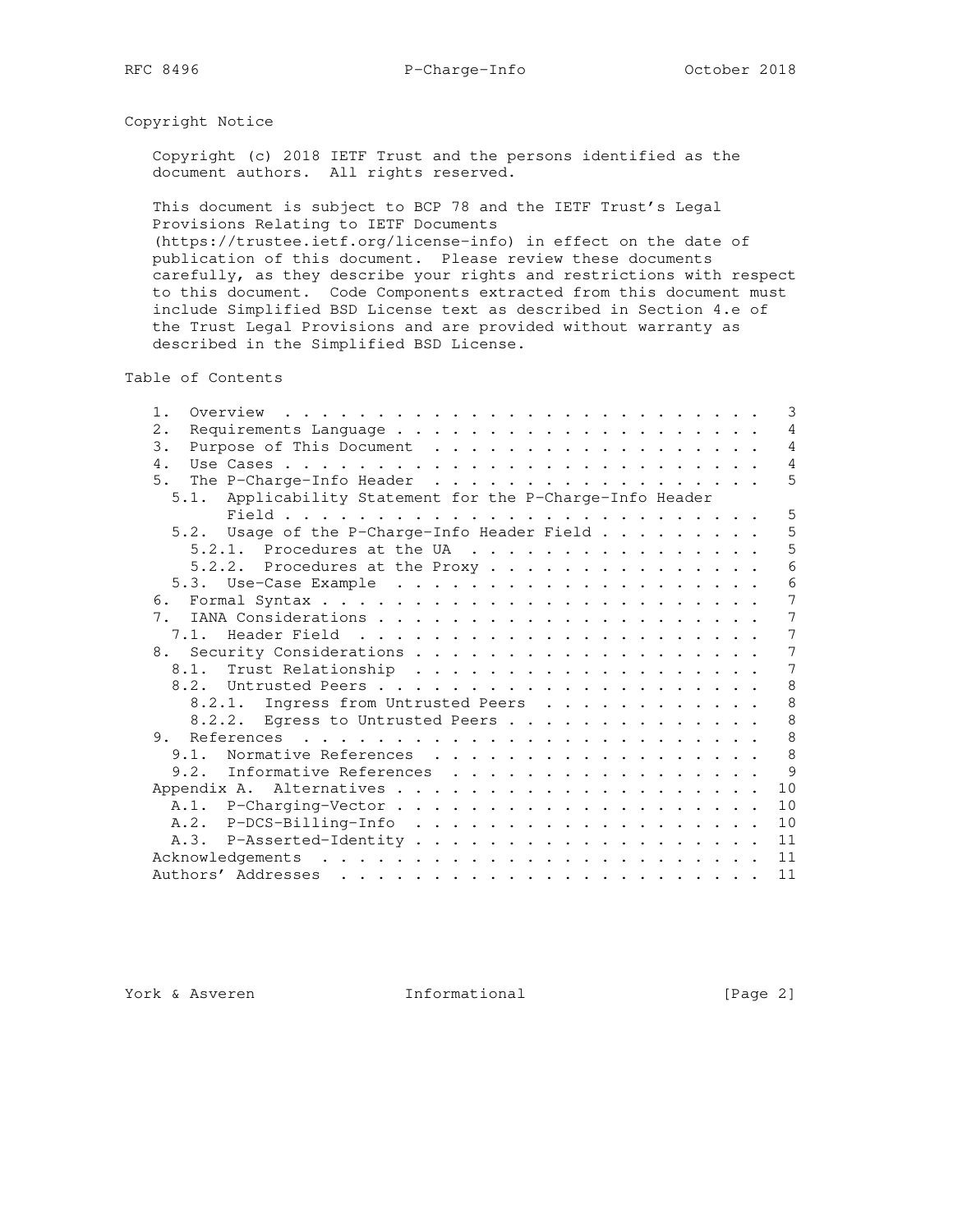1. Overview

 In certain network configurations, several network entities have found it useful to decouple the identity of the caller (what is normally thought of as "Caller ID") from the identity/number used for billing purposes. This document records the current usage of P-Charge-Info, a private SIP header field, to provide simple billing information and details the registration of this header field with IANA as required by Section 4 of [RFC5727].

 In a typical configuration, the identity of the caller, commonly referred to as "Caller ID" by end users, is derived from one of the following SIP header fields:

- o P-Asserted-Identity
- o From (in the absence of P-Asserted-Identity)

 (NOTE: Some service providers have also used the Remote-Party-ID header field, but this was never standardized and was replaced by P-Asserted-Identity in [RFC3325].)

 This identity/number is typically presented to the receiving user agent (UA), where it is usually displayed for the end user. It is also typically used for billing purposes by the network entities involved in carrying the session.

 However, in some network configurations, the "Caller ID" presented to the receiving UA may be different from the number to be used for billing purposes.

 In this case, there exists a need for a way to pass an additional billing identifier that can be used between network entities in order to correctly bill for services.

 Several carriers, application providers, and equipment providers have been using the P-Charge-Info header field since at least 2007 as a simple mechanism to exchange this billing identifier.

 This document specifies the use of the P-Charge-Info header field in INVITE requests. The header field might be useful in other SIP messages, but such use is beyond the scope of this document.

York & Asveren 1nformational [Page 3]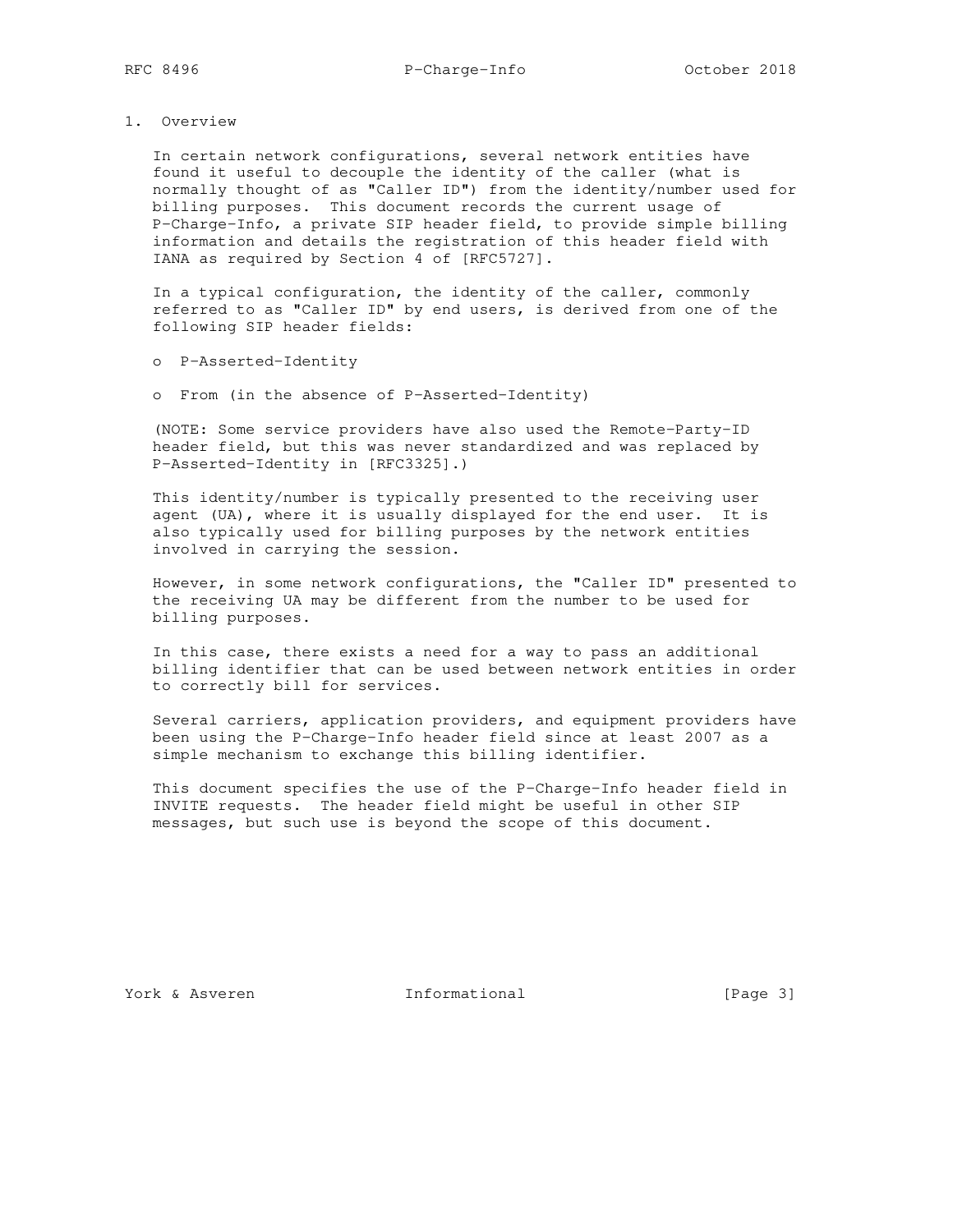# RFC 8496 P-Charge-Info October 2018

#### 2. Requirements Language

 The key words "MUST", "MUST NOT", "REQUIRED", "SHALL", "SHALL NOT", "SHOULD", "SHOULD NOT", "RECOMMENDED", "NOT RECOMMENDED", "MAY", and "OPTIONAL" in this document are to be interpreted as described in BCP 14 [RFC2119] [RFC8174] when, and only when, they appear in all capitals, as shown here.

 The key words describe requirements needed to interoperate with existing usage.

3. Purpose of This Document

 This document has been prepared to document the existing deployed usage of the P-Charge-Info header field and to comply with Section 4 of [RFC5727] in registering this header field with IANA. It is noted that RFC 5727 specifically deprecates new usage of "P-" header fields, but P-Charge-Info has been in deployment since before 2007 and predates RFC 5727. Given this, the authors believe that P-Charge-Info is a "grandfathered case" per Section 4 of RFC 5727.

4. Use Cases

 The simplest use case for P-Charge-Info is an enterprise environment where each SIP endpoint has a direct number that is passed by the enterprise SIP proxy across to a SIP proxy at a SIP service provider who provides connectivity to the Public Switched Telephone Network (PSTN). Rather than cause the SIP service provider to have to track each individual direct number for billing purposes, the enterprise SIP proxy sends, in the P-Charge-Info header field, a single billing identifier that the SIP service provider uses for billing purposes.

 As another example, a hosted telephony provider or hosted voice application provider may have a large SIP network with customers who are distributed over a very large geographic area and use local market PSTN numbers, although the network has only a very few actual PSTN interconnection points.

 The customers may all have local phone numbers, yet outgoing calls are actually routed across a SIP network and out specific PSTN gateways or across specific SIP connections to other SIP service providers. The hosted provider may want to pass a billing identifier to its SIP service providers either for the purpose of simplicity in billing or to obtain better rates from the SIP service providers.

York & Asveren 1nformational [Page 4]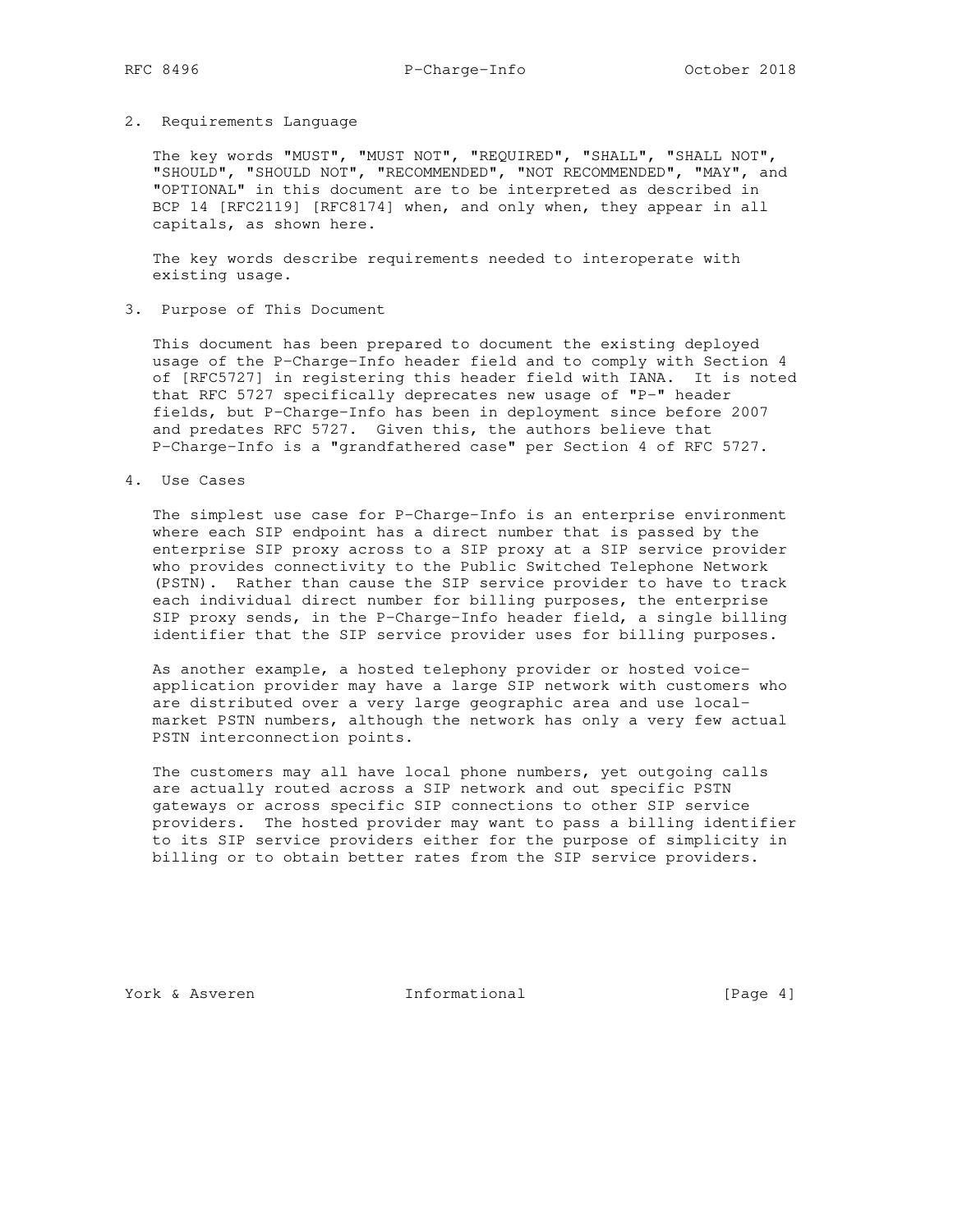- 5. The P-Charge-Info Header
- 5.1. Applicability Statement for the P-Charge-Info Header Field

 The P-Charge-Info header field is applicable within a single private administrative domain or between different administrative domains where there is a trust relationship between the domains.

5.2. Usage of the P-Charge-Info Header Field

 The P-Charge-Info header field is used to convey information about the identity of the party to be charged. The P-Charge-Info header field is typically inserted into a SIP request, usually an INVITE, by one of the following:

- o the SIP proxy on the originating network;
- o a PSTN gateway acting as a SIP UA; or
- o an application server generating billing information.

 P-Charge-Info is to be used by the SIP entity that provides billing services for a session. This could be an entity that is generating billing records or another entity interacting with it. Upon receipt of an INVITE request with the P-Charge-Info header field, such an entity MAY use the value present in P-Charge-Info as indicating the party responsible for the charges associated with the session. This decision, for example, could be based on local policy.

5.2.1. Procedures at the UA

 The P-Charge-Info header field may be inserted by PSTN gateways or application servers acting as a SIP UA.

 The P-Charge-Info header field is ignored by an end-user UA and should not normally be received by such a UA. It MUST NOT be sent to an end-user UA, as this would provide information to the UA about the party to be charged; providing such information may cause security related issues; for example, calling-party information would be known by the UA for an otherwise anonymous call. A UA SHOULD ignore it if it receives this header. Similarly, an end-user UA originating a SIP message SHOULD NOT insert this header field.

 A PSTN gateway or application server acting as a UA MAY use the content of the P-Charge-Info header field present in an INVITE request it received as the identity to be charged for the session for billing-related procedures, e.g., in a billing record or during interaction with another entity generating billing records. A PSTN

York & Asveren 1nformational [Page 5]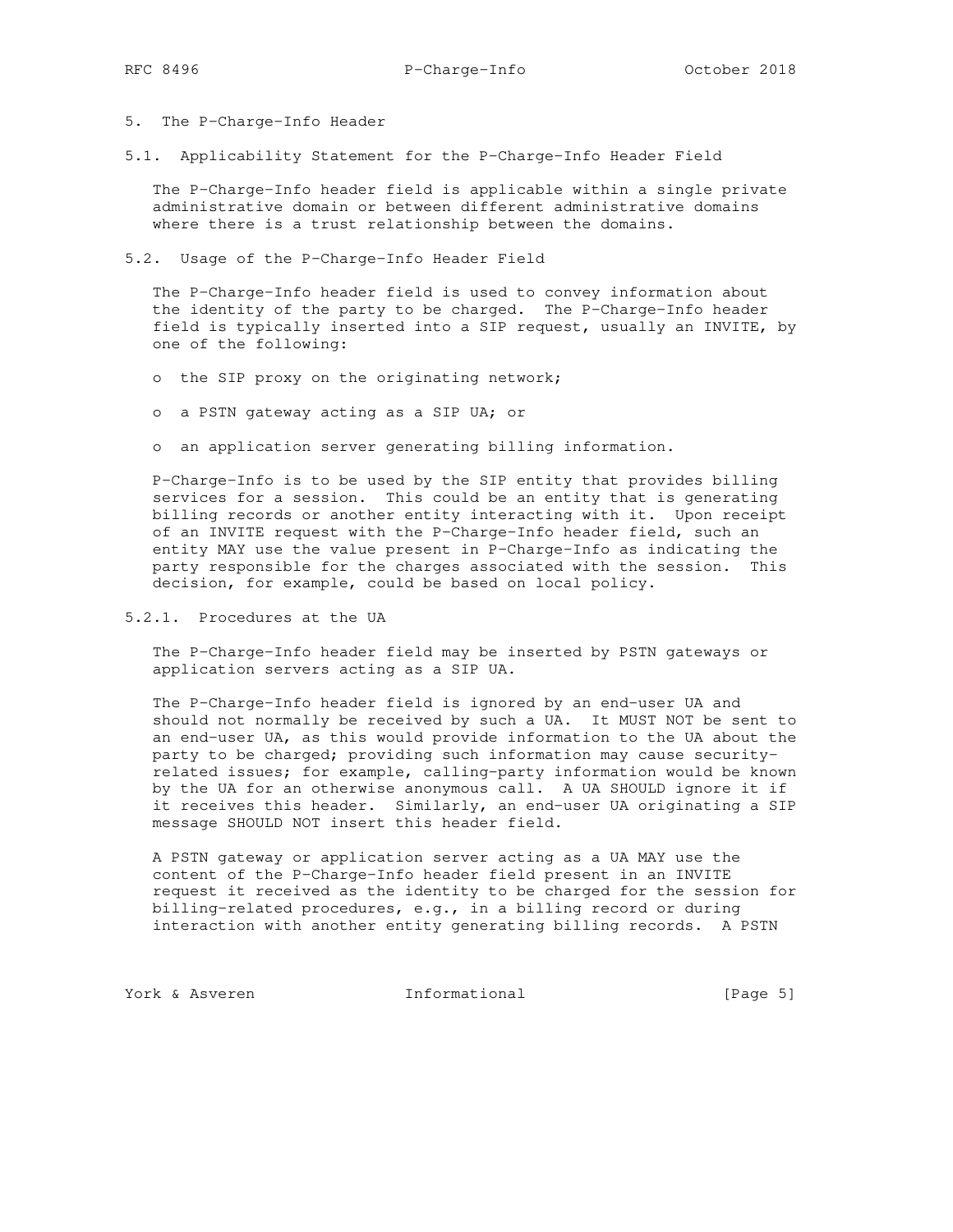gateway or application server acting as a UA MAY use the content of the P-Charge-Info header field to populate information about the identity of the party to charge in another type of signaling, such as ISDN User Part (ISUP).

5.2.2. Procedures at the Proxy

 A SIP proxy that supports this extension and receives a request, typically a SIP INVITE, MAY insert a P-Charge-Info header field. The contents of the inserted header field may be decided based on local policy or by querying an external entity to determine the identity of the party to be charged.

When a proxy receives an INVITE request, it MAY use the content of the P-Charge-Info header field contained in the request for billing related procedures, e.g., in a billing record or during interaction with another entity that is generating billing records.

 A SIP proxy that does not support this extension will pass any received P-Charge-Info header field unmodified, in compliance with RFC 3261.

 A proxy supporting this extension MUST remove the P-Charge-Info header field before sending a request to a UA that is not acting as a PSTN gateway or appropriate application server, if the role of the UA is known.

5.3. Use-Case Example

 The content of the P-Charge-Info header field is typically just a SIP/tel URI used as a billing indicator. An example could be as simple as one of:

P-Charge-Info: <sip:+14075550134@example.net;user=phone>

P-Charge-Info: <sip:+12345550167@example.com>

P-Charge-Info: <sips:1234@example.com>

P-Charge-Info: <tel:+14075551234>

Any other applicable SIP URI could be used.

York & Asveren 1nformational [Page 6]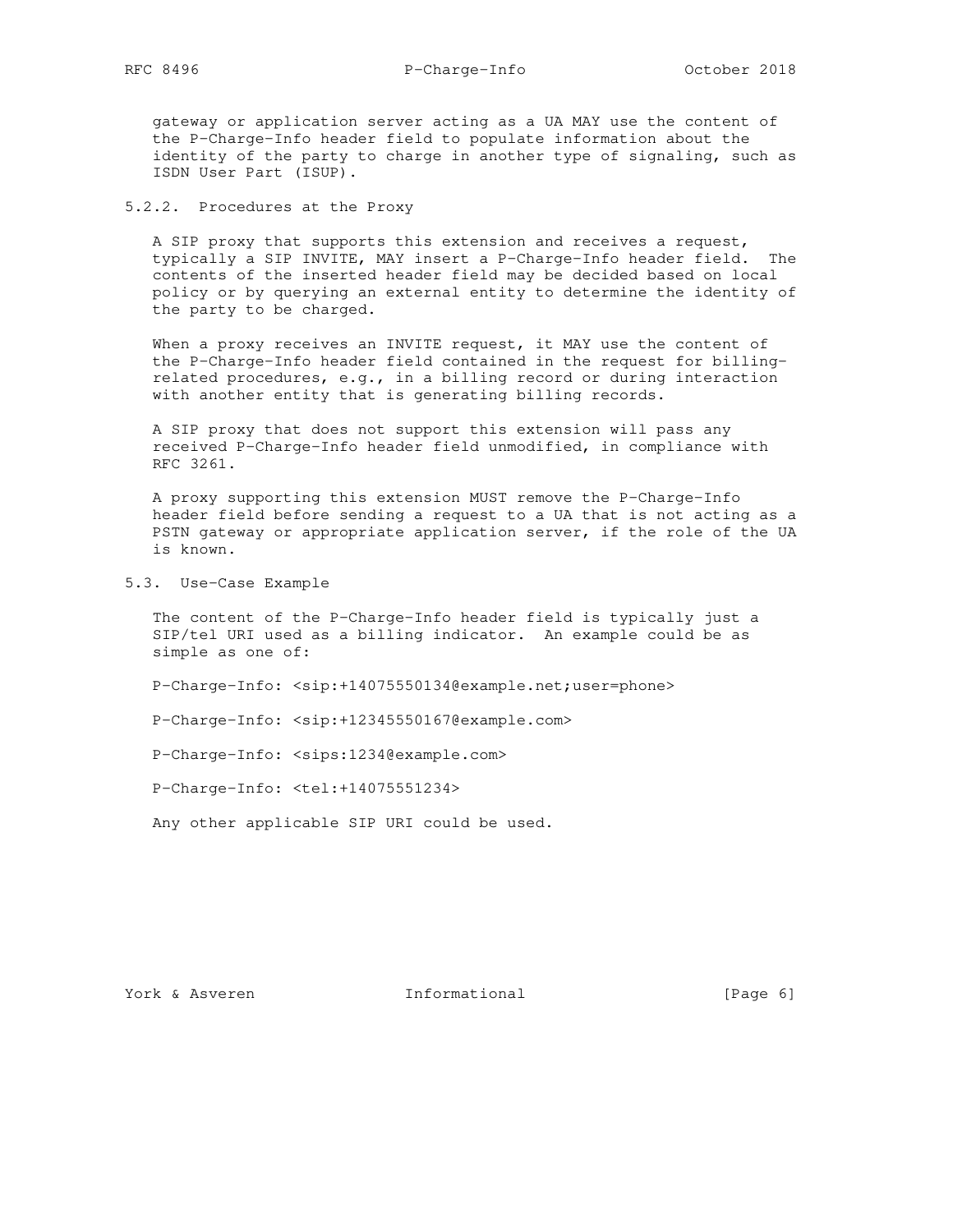6. Formal Syntax

 This RFC contains the definition of one or more SIP header fields that allow choosing between addr-spec and name-addr when constructing header-field values. [RFC8217] prohibits the use of addr-spec if its value would contain a comma, semicolon, or question mark.

 The private header field specified here is described in both prose and an augmented Backus-Naur Form (BNF) defined in [RFC5234]. Further, several BNF definitions are inherited from SIP and are not repeated here. Implementors need to be familiar with the notation and contents of [RFC3261] and [RFC5234] to understand this document.

The syntax of the P-Charge-Info header field is described as follows:

 P-Charge-Info = "P-Charge-Info" HCOLON (name-addr / addr-spec) ; name-addr and addr-spec are specified in RFC 3261

 The SIP URI contained in the name-addr/addr-spec is the billing indicator that is passed between the parties.

7. IANA Considerations

 This specification registers a new proprietary SIP header field according to the procedures defined in [RFC5727].

7.1. Header Field

 The P-Charge-Info private header field has been registered in the "Header Fields" subregistry of the "Session Initiation Protocol (SIP) Parameters" registry as follows:

Header Field Name: P-Charge-Info

Compact Form: none

Reference: RFC 8496

- 8. Security Considerations
- 8.1. Trust Relationship

 Given that the information contained in the P-Charge-Info header field will be used for billing purposes, the proxies and other SIP entities that share this information MUST have a trust relationship.

York & Asveren Thformational [Page 7]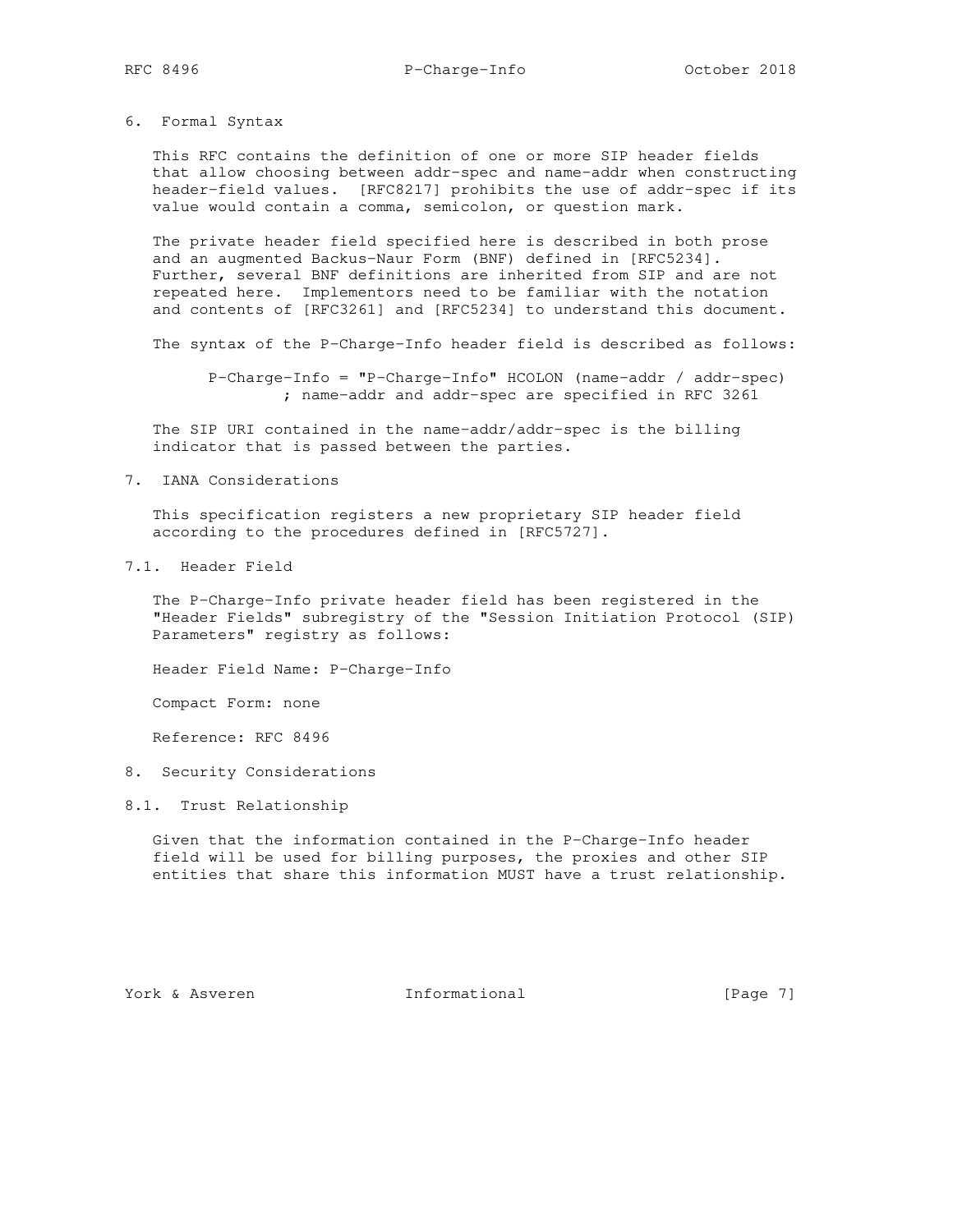# RFC 8496 P-Charge-Info October 2018

 If an untrusted entity were inserted between the trusted entities, it could potentially interfere with the billing records for the call. If the SIP connections are not made over a private network, a mechanism for securing the confidentiality and integrity of the SIP connection MUST be used to protect the information. One such mechanism could be TLS encryption of the SIP signaling stream.

## 8.2. Untrusted Peers

8.2.1. Ingress from Untrusted Peers

 If the P-Charge-Info header field was accepted by a SIP entity from an untrusted peer, there is the potential for fraud if the untrusted entity sent incorrect information, either inadvertently or maliciously.

 Therefore, a SIP entity MUST remove and ignore the P-Charge-Info header field when it is received from an untrusted entity.

8.2.2. Egress to Untrusted Peers

 If the P-Charge-Info header field was sent by a SIP entity to an untrusted peer, there is potential for exposure of network information that is internal to a trust domain. For instance, the untrusted entity may learn the identities of public SIP proxies used within the trust domain, which could then potentially be directly attacked.

 If an implementation does not strip P-Charge-Info from the message where specified in this document, it introduces serious privacy risks. Examples include revealing third-party billing relationships that might be sensitive, as well as unmasking the identity of callers who wish to remain anonymous. Depending on circumstances, the latter case may result in unwanted harassment and even physical harm to the calling party.

 Therefore, a SIP entity MUST remove the P-Charge-Info header field when it is sent to an untrusted entity.

9. References

- 9.1. Normative References
	- [RFC2119] Bradner, S., "Key words for use in RFCs to Indicate Requirement Levels", BCP 14, RFC 2119, DOI 10.17487/RFC2119, March 1997, <https://www.rfc-editor.org/info/rfc2119>.

York & Asveren 1nformational [Page 8]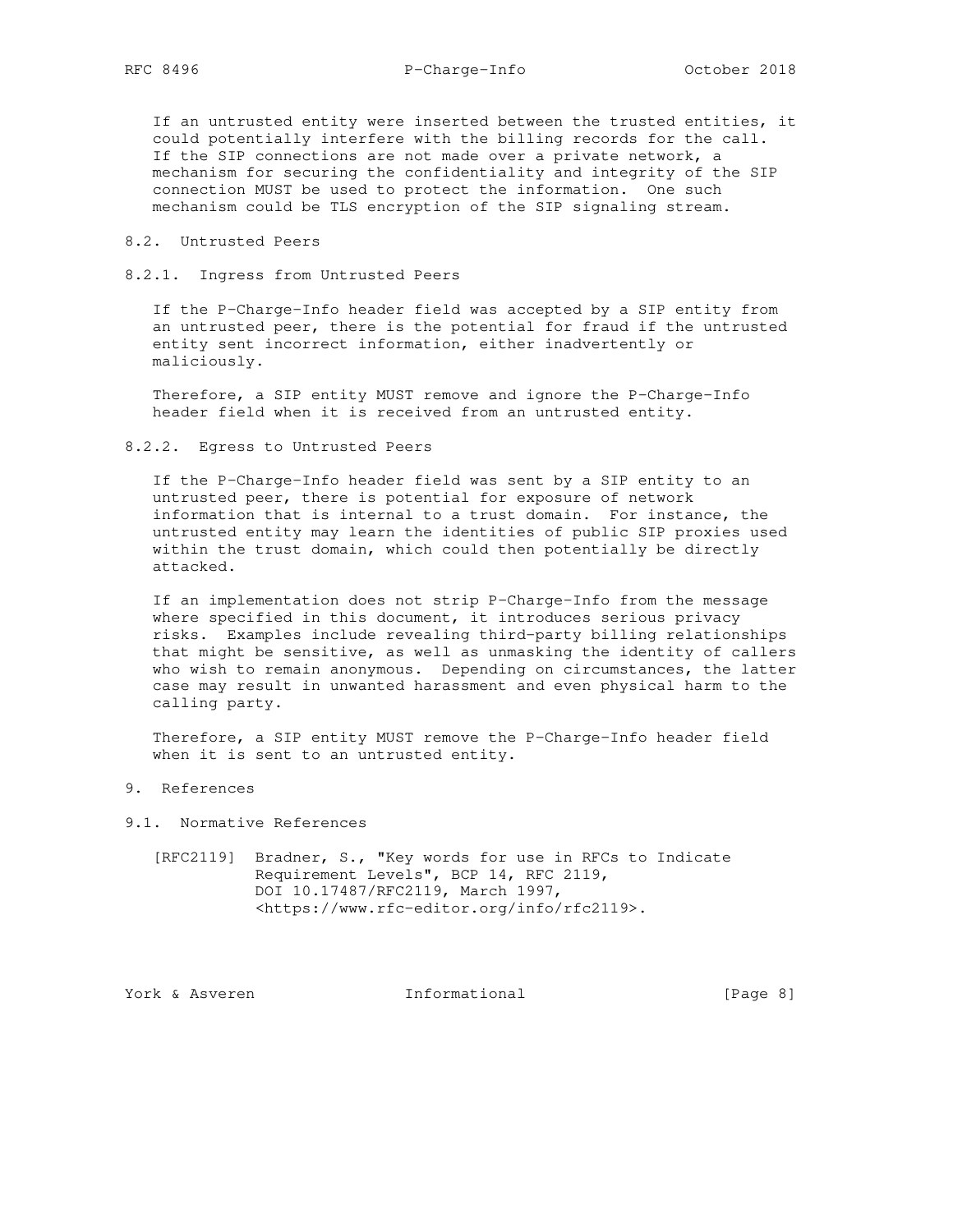- [RFC3261] Rosenberg, J., Schulzrinne, H., Camarillo, G., Johnston, A., Peterson, J., Sparks, R., Handley, M., and E. Schooler, "SIP: Session Initiation Protocol", RFC 3261, DOI 10.17487/RFC3261, June 2002, <https://www.rfc-editor.org/info/rfc3261>.
- [RFC5727] Peterson, J., Jennings, C., and R. Sparks, "Change Process for the Session Initiation Protocol (SIP) and the Real time Applications and Infrastructure Area", BCP 67, RFC 5727, DOI 10.17487/RFC5727, March 2010, <https://www.rfc-editor.org/info/rfc5727>.
- [RFC8174] Leiba, B., "Ambiguity of Uppercase vs Lowercase in RFC 2119 Key Words", BCP 14, RFC 8174, DOI 10.17487/RFC8174, May 2017, <https://www.rfc-editor.org/info/rfc8174>.
- [RFC8217] Sparks, R., "Clarifications for When to Use the name-addr Production in SIP Messages", RFC 8217, DOI 10.17487/RFC8217, August 2017, <https://www.rfc-editor.org/info/rfc8217>.
- 9.2. Informative References
- [RFC5234] Crocker, D., Ed. and P. Overell, "Augmented BNF for Syntax Specifications: ABNF", STD 68, RFC 5234, DOI 10.17487/RFC5234, January 2008, <https://www.rfc-editor.org/info/rfc5234>.
	- [RFC3325] Jennings, C., Peterson, J., and M. Watson, "Private Extensions to the Session Initiation Protocol (SIP) for Asserted Identity within Trusted Networks", RFC 3325, DOI 10.17487/RFC3325, November 2002, <https://www.rfc-editor.org/info/rfc3325>.
	- [RFC5503] Andreasen, F., McKibben, B., and B. Marshall, "Private Session Initiation Protocol (SIP) Proxy-to-Proxy Extensions for Supporting the PacketCable Distributed Call Signaling Architecture", RFC 5503, DOI 10.17487/RFC5503, March 2009, <https://www.rfc-editor.org/info/rfc5503>.
	- [RFC7315] Jesske, R., Drage, K., and C. Holmberg, "Private Header (P-Header) Extensions to the Session Initiation Protocol (SIP) for the 3GPP", RFC 7315, DOI 10.17487/RFC7315, July 2014, <https://www.rfc-editor.org/info/rfc7315>.

York & Asveren Thformational [Page 9]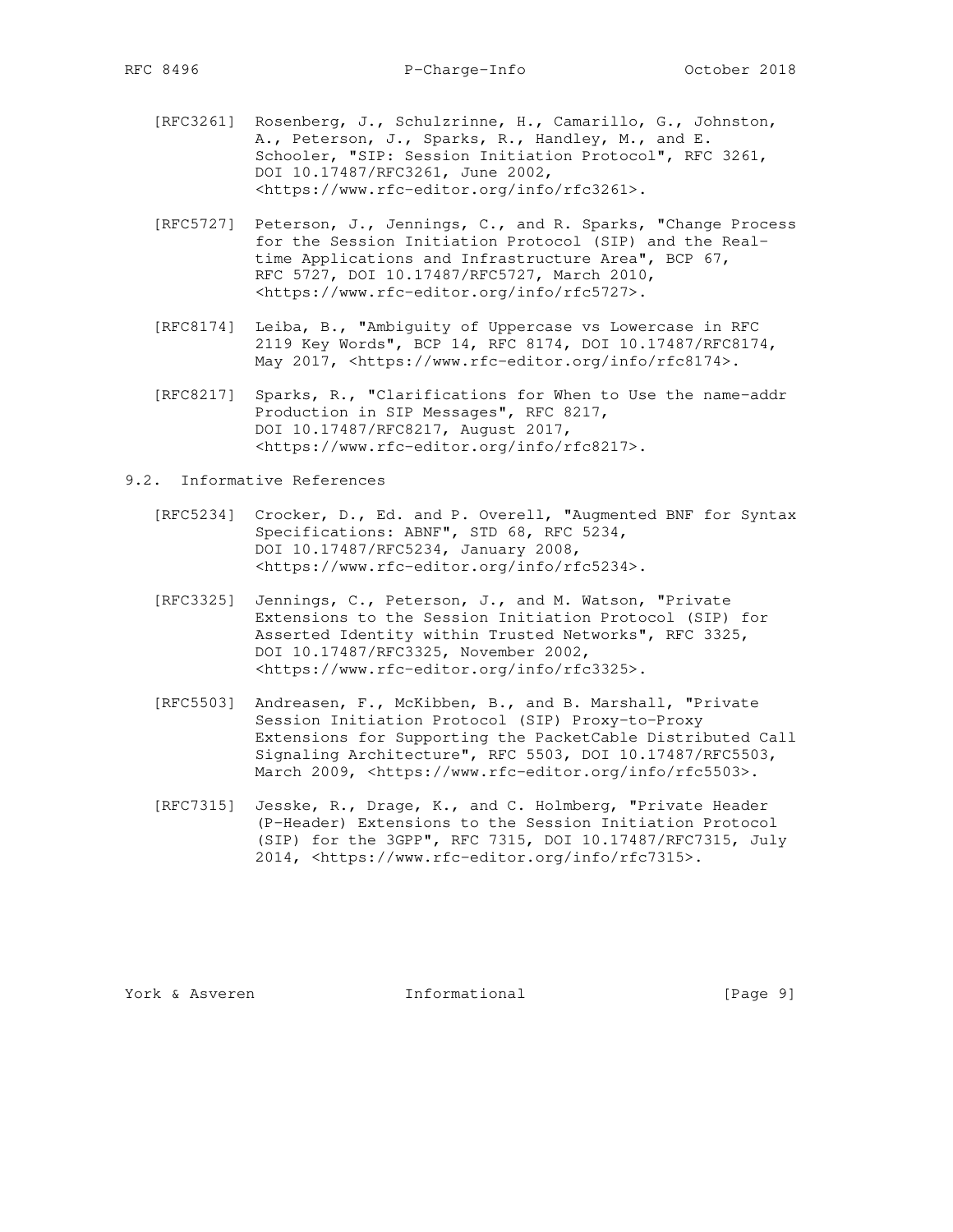Appendix A. Alternatives

### A.1. P-Charging-Vector

 P-Charging-Vector is defined in Section 4.6 of [RFC7315] and used by the 3GPP to carry information related to the charging of a session. There are, however, some differences in the semantics associated with P-Charging-Vector and P-Charge-Info. P-Charging-Vector is mainly used to carry information for correlation of multiple charging records generated for a single session. On the other hand, P-Charge-Info is used to convey information about the party to be billed for a call. Furthermore, P-Charging-Vector has a mandatory icid-value parameter that is a globally unique value to identify the session for which the charging information is generated. Such a globally unique identifier is not necessary when carrying information about the user to be billed when it is attached to the corresponding session-related signaling.

## A.2. P-DCS-Billing-Info

 P-DCS-Billing-Info is defined in Section 7 of [RFC5503] and used for passing billing information between trusted entities in the PacketCable Distributed Call Signaling Architecture. For many billing situations, particularly the very large-scale residential telephone networks for which this header field is designed, P-DCS-Billing-Info is an excellent solution. However, this ability to address a range of situations adds complexity. According to RFC 5503, the following information is mandatory to include in each use of the P-DCS-Billing-Info header field:

- o Billing-Correlation-ID, a globally unique identifier
- o Financial-Entity-ID
- o RKS-Group-ID (record-keeping server)

 The P-DCS-Billing-Info header field may also include a variety of additional parameters.

 While this may work well in many billing scenarios, there are other billing scenarios that do not need this level of complexity. In those simpler scenarios, all that is needed is a number to use for billing. P-Charge-Info provides this simple solution for simple billing scenarios.

 Additionally, according to Section 7.3 of RFC 5503, it is mandatory for a UA to create a Billing-Correlation-ID and insert this into the P-DCS-Billing-Info header field (along with the other required

York & Asveren Tnformational [Page 10]